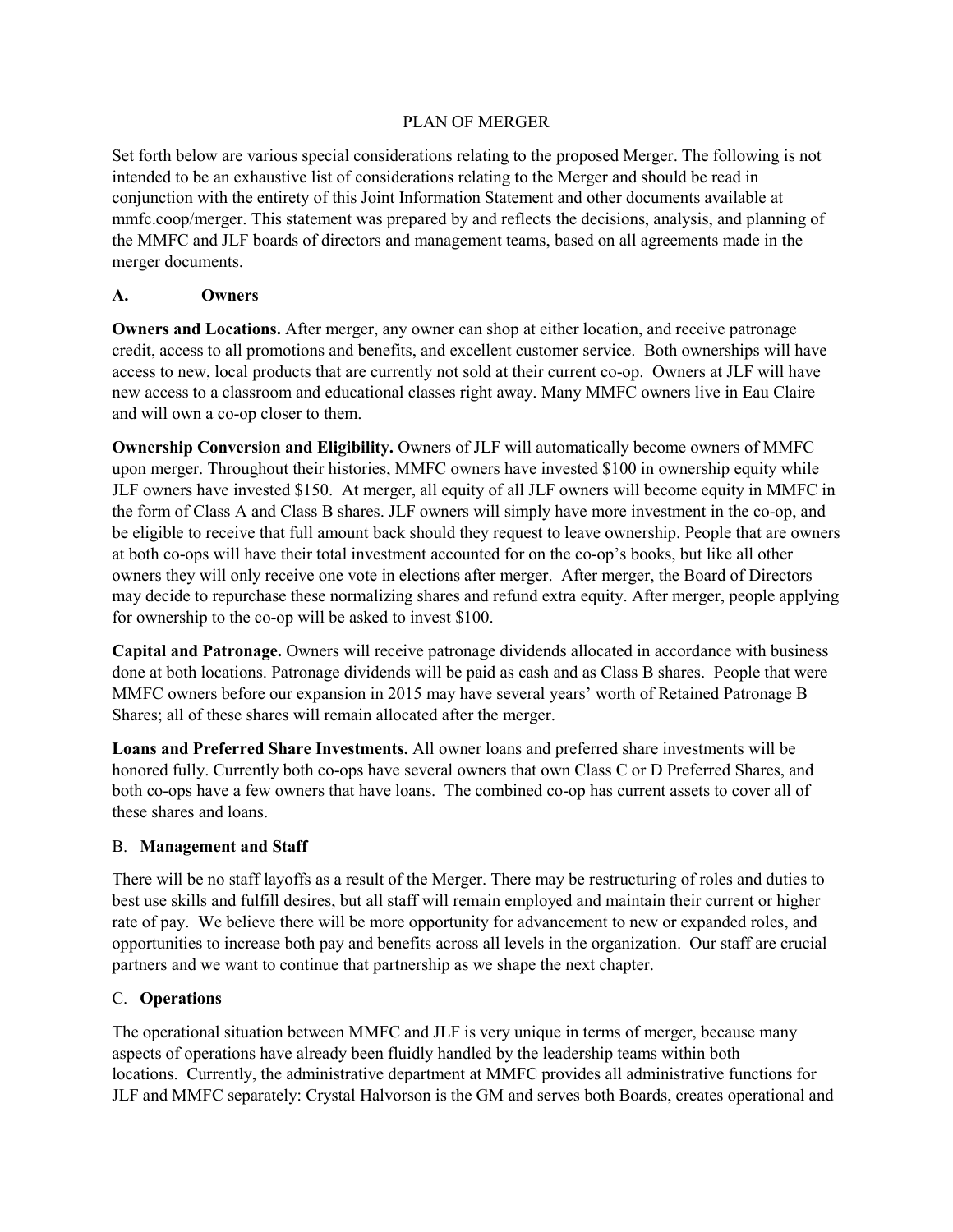development plans for both stores, manages the leaders at both stores, and executes the Ends of both coops. Kendall Williams and her team provide Marketing and IT services for both stores. Astrid Hayden provides HR services for both stores. Isabelle Rogge and her team provide financial management at both stores. Upon merger, much of the work done by this group will get more efficient, and allow for more exciting work in these areas at both locations.

**Store Operation.** The day-to-day operations at both stores will remain the same. Both stores are successful groceries that serve their customers well given their current locations. Product selection, signature departments, local vendors-- these things vary between the locations, and those decisions will continue to be made within the context of the location and the shoppers served. Upon merger, JLF will receive the same pricing that MMFC now enjoys with the larger distributors that serve both stores. As soon as we can, we will bring centralized pricing, which means that JLF prices on national brands will go down across the board. With growth after merger, both stores will see additional pricing benefits on national brands.

**Operational Planning.** The newly formed co-op will be in a position to make operational improvements at both stores. MMFC is currently undergoing a reset that includes the areas of bulk, grocery, bread, and deli, including some new equipment, to be completed in 2021. We have identified projects at JLF over the next 12 months that will better prepare the co-op for a move to a bigger location. The new freezer walkin just installed, offsite office space downtown, and a point-of-sale system that can better handle data, promotions, and online purchasing are priorities for 2021-22. As one merged co-op, the combined organization has identified that the physical plant and amenities in Menomonie are serving them well right now, and that capital resources are best pushed to improvements in Eau Claire.

**Development.** A big benefit of the merger is that key players involved with MMFC's successful expansion in 2015 would be on the team to explore and deliver a new, bigger co-op to the downtown Eau Claire area. Our success over the last few years at both locations puts us in a combined position to pursue development opportunities as a top priority. The work accomplished together since early 2020 means that we can "hit the ground running" in this regard.

**Branding.** This merger agreement includes the decision to move forward under the brand Menomonie Market Food Co-op. This decision was made unanimously by all board members as the best strategic and business decision given the priorities of moving forward with operational and developmental goals. The MMFC brand is almost 50 years old, does not have negative PR associated with it, and it has been invested in over the last three years to be ready for growth in the Chippewa Valley. We analyzed the time and monetary expense of moving away from the MMFC brand, and learned that it would substantially impact our ability to move forward with improvements to our stores and expansion to a new location in Eau Claire.

#### D. **Governance**

The current boards seated at MMFC and JLF will remain in place until the closing of the Merger, currently estimated to be Jan 1, 2022. At that time, leadership of each co-op will be centralized to one joint board of directors representing the consolidated cooperative.

**Board Composition and Elections.** The new co-op will begin with an initial board of nine directors, composed of five directors from MMFC and four directors from JLF. Over the next two election cycles, one board seat will be vacated until we arrive back at a seven-member board. Elections will be held according to the Bylaws proposed as part of this merger agreement, with approximately 1/3 of the board being elected in a given year.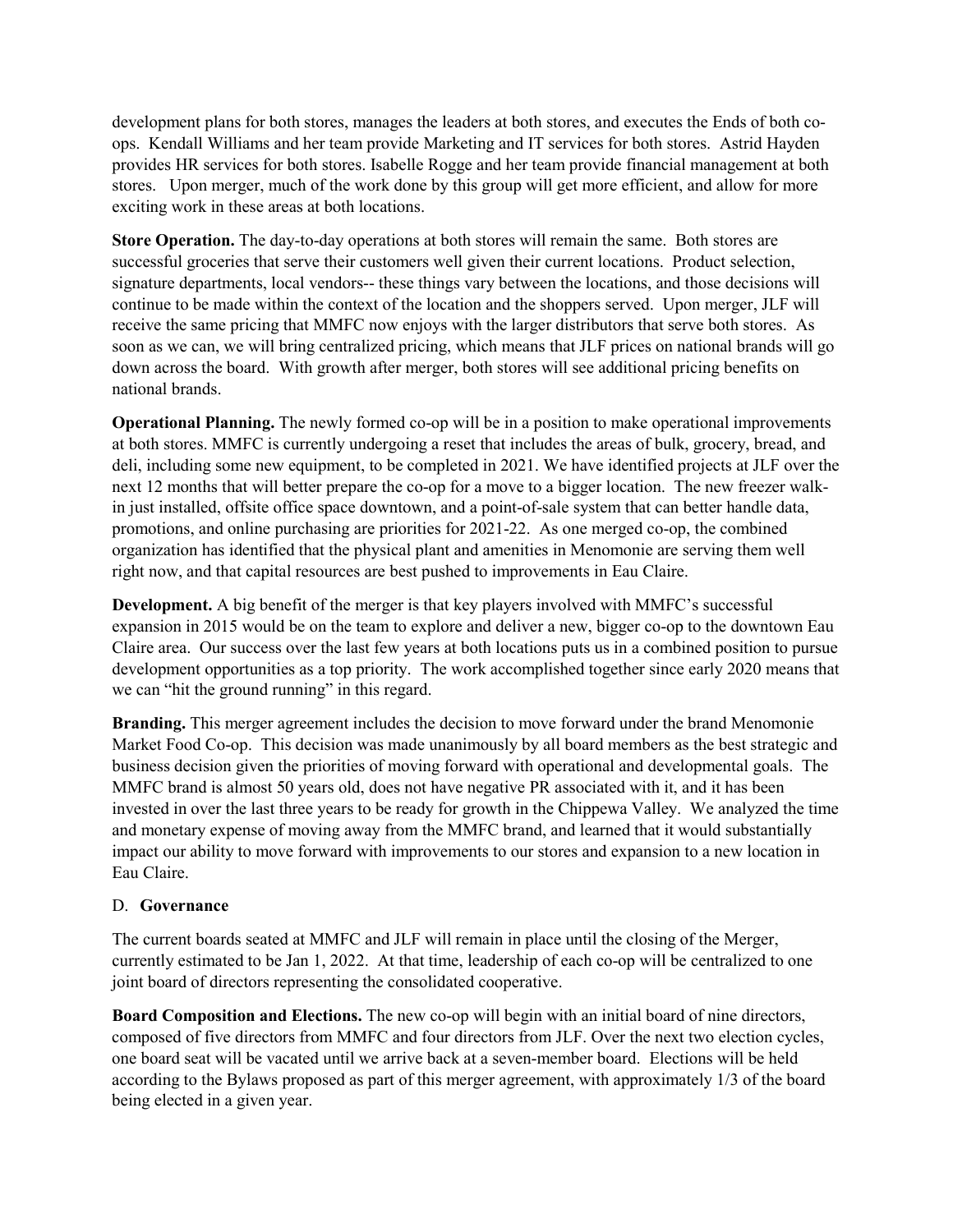#### **Board Composition Chart**

| <b>NAME</b>           | <b>TERM UP</b> |
|-----------------------|----------------|
| <b>Barb Button</b>    | 2022           |
| Marianne Holm         | 2024           |
| Susan Krahn           | 2023           |
| Kyle Lehman           | 2022           |
| Joey Meicher          | 2022           |
| Kathy Mitchell        | 2024           |
| Sarah Paquette        | 2023           |
| <b>Rick Remington</b> | 2023           |
| Karlee Wallin         | 2024           |
|                       |                |

**Officers.** Board officers will be elected by the members of the board at the first director meeting after the merger is complete, in accordance with the bylaws proposed as part of the merger agreement.

**Board Operations.** Both current boards use Policy Governance, and have policy registers that guide the work of the GM and of the Board. The current administrative team has been working under and monitoring policies from both boards since April 2020; the policy registers are very similar with no major conflicts between them. Upon merger, it will be the work of the board to audit all policies to ensure that the best policy register is incorporated into use.

#### E. **Conditions to Complete the Merger**

The obligation of the co-ops to complete the Merger is subject to the satisfaction of a number of conditions, including but not limited to the following:

**Owner Approval.** In order for the Merger to proceed, each of MMFC and JLF ownerships must approve the Merger by the affirmative vote of at least 2/3 of owners voting on the proposal. At least 10% of the owners eligible to vote in each election must do so for the election to be valid. If the proposal fails at either co-op, then the Merger would not move forward and the Merger Agreement would be terminated.

**Independent Valuations.** We believe independent valuations for each of the co-ops should be obtained prior to the closing to ensure that the share value of either co-op is not vastly over- or underestimated. However, valuations are different for co-ops as opposed to public or privately owned, forprofit companies. In a co-op, the owners do not expressly "own" the excess value in a sale of the businesses, so for-profit company valuation models and practices are not as relevant.

The primary mission and purpose of our co-ops is not to maximize shareholder profit or investment return, but to provide owners with access to a community store that offers good food and good jobs. A coop owner benefits not only from the value of the business as an expected return on investment, but also from patronage dividends, and from the value of participating in governance of the co-op and having local ownership in their community. We believe that the Merger advances these purposes without regard to the valuation of the owners' equity. Owners receive the full benefits of ownership regardless of what value is placed on their shares.

**Disclosures.** Both co-ops will have the opportunity and responsibility to disclose to the other, and investigate of the other, all records in all detail to confirm accuracy and legality of legal matters,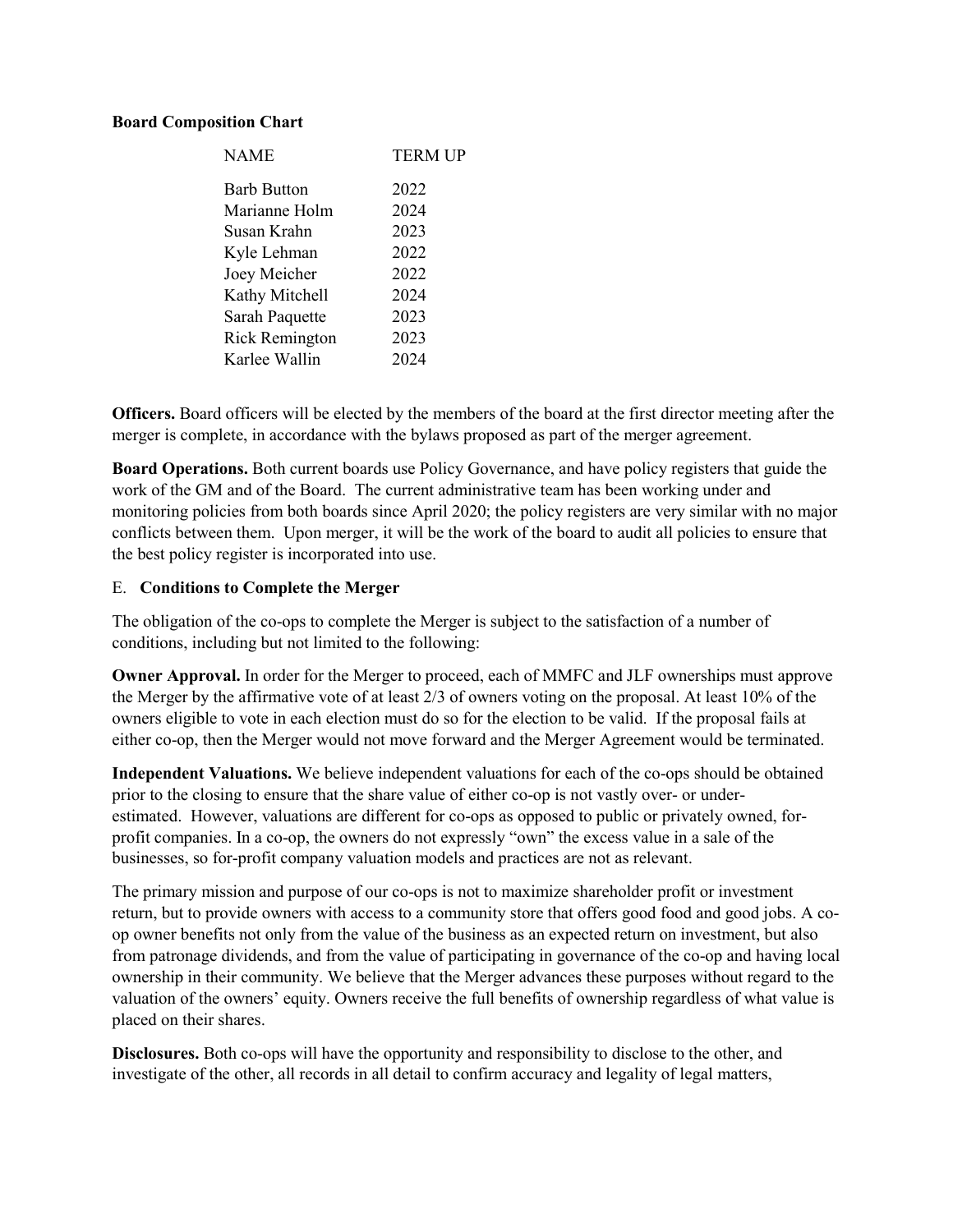employment matters, finances, agreements, ownership matters, litigation, regulatory matters, intellectual property, and asset protection matters.

**Financing.** Each of the co-ops must obtain the consent of their lenders prior to the closing. If a lender's consent cannot be obtained, the co-op must obtain satisfactory refinancing with another lender in order for Merger to proceed.

**Absence of Legal Proceedings.** There must not be, at the time of closing, any litigation, proceeding or investigation that is likely to pose a risk to the Merger or is likely to be material and adverse to any of the co-ops' businesses in order for the Merger to be completed.

**Absence of Certain Losses or Damages.** Prior to the closing, there must not have been any loss or damage that has or could have a material effect on the operations of either of the co-ops.

# F. **Termination**

The Merger Agreement may be terminated at any time prior to closing.

# G. **Articles and Bylaws**

Both co-ops currently have updated and legal Articles of Incorporation, registered with the State of Wisconsin. Both co-ops have used the State's template, so the documents are very similar. The new Articles would be very similar to the existing, confirming the name and location of the legal entity, expanding the number of shares available to be sold to accommodate our growing ownership and to offer preferred shares for an expansion in Eau Claire, and accurately describing the combined types of stock from both co-ops. The Articles defer to either WI state cooperative law or our Bylaws wherever possible.

Both co-ops currently have updated and legal Bylaws. The new bylaws are different from the current JLF Bylaws in that repetitive content that is covered by Wisconsin Chapter 185 or by co-op policy is struck, there are different timelines for notice of meetings, and different quorums for meetings. There is the addition of language regarding handling equity if an owner dies, and language around virtual meetings and online elections. Director term limits were removed, and language preventing staff from serving on the board was added. The new Bylaws are different from the current MMFC Bylaws in that there are different timelines for notice of meetings, and different quorums for meetings. There is added language around virtual meetings and online elections, and language preventing vendors from serving on the board was eliminated.

# H. **Unknown Liabilities**

The co-ops may have certain liabilities that are unknown presently or at the time of the closing, and which would be assumed by MMFC in the Merger. An unknown liability of one co-op from prior to the closing could affect the owners of the other co-ops. If a material liability were to become known prior to closing, either co-op may decide not to proceed with the Merger. Also unknown are the material effects of the merger not passing, or the possible material effects if a number of members upset by the outcome of the election choose to leave the co-op or stop patronizing it.

# I. **Costs**

Certain costs relating to the Merger, such as legal, accounting and certain advisory fees, must be paid by us even if the Merger is not completed. We anticipate that the Merger costs will be approximately \$20,000. The co-ops have agreed to share these costs.